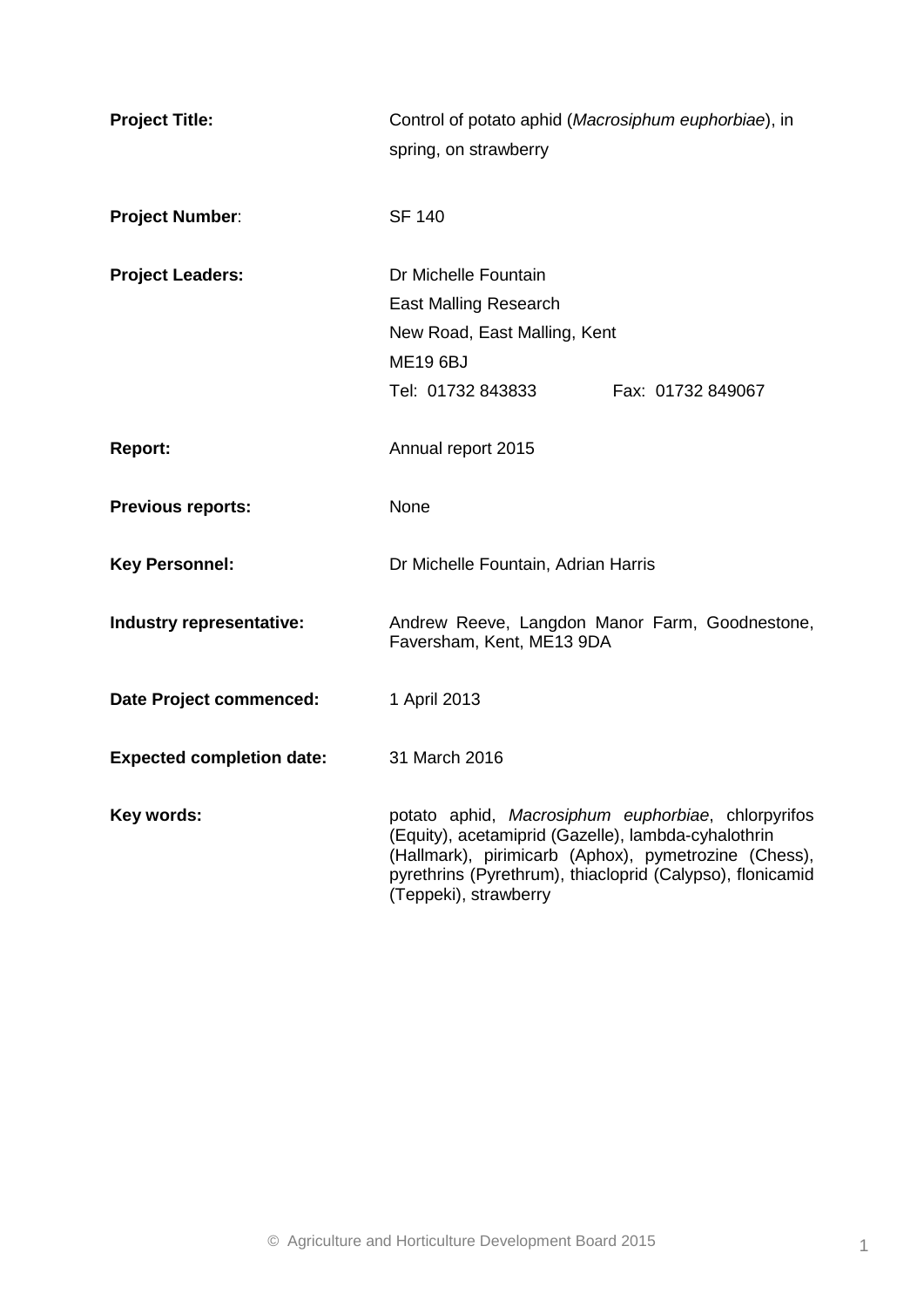## *DISCLAIMER*

*While the Agriculture and Horticulture Development Board seeks to ensure that the information contained within this document is accurate at the time of printing, no warranty is given in respect thereof and, to the maximum extent permitted by law the Agriculture and Horticulture Development Board accepts no liability for loss, damage or injury howsoever caused (including that caused by negligence) or suffered directly or indirectly in relation to information and opinions contained in or omitted from this document.*

*© Agriculture and Horticulture Development Board 2015. No part of this publication may be reproduced in any material form (including by photocopy or storage in any medium by electronic mean) or any copy or adaptation stored, published or distributed (by physical, electronic or other means) without prior permission in writing of the Agriculture and Horticulture Development Board, other than by reproduction in an unmodified form for the sole purpose of use as an information resource when the Agriculture and Horticulture Development Board or AHDB Horticulture is clearly acknowledged as the source, or in accordance with the provisions of the Copyright, Designs and Patents Act 1988. All rights reserved.*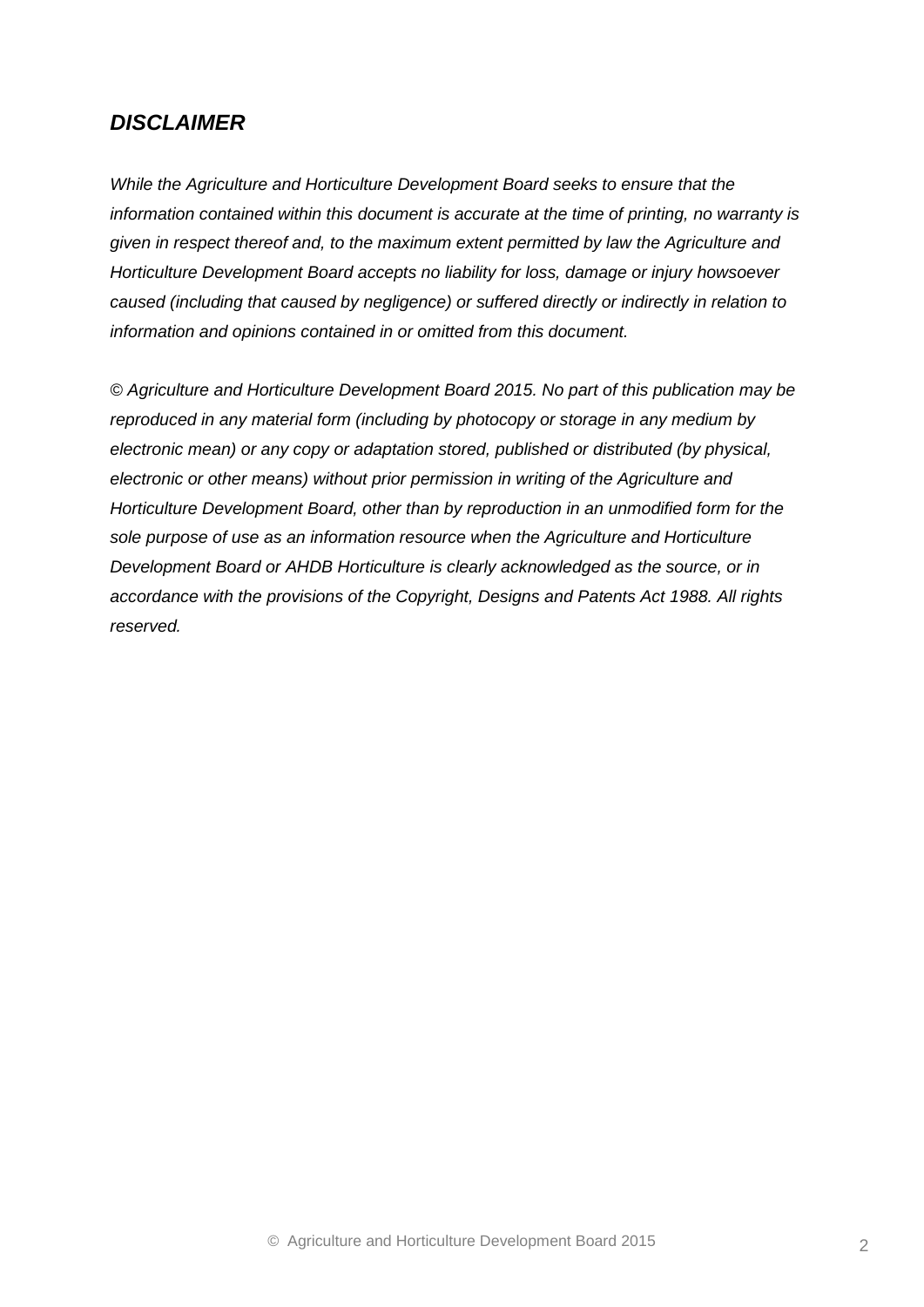# *CONTENTS*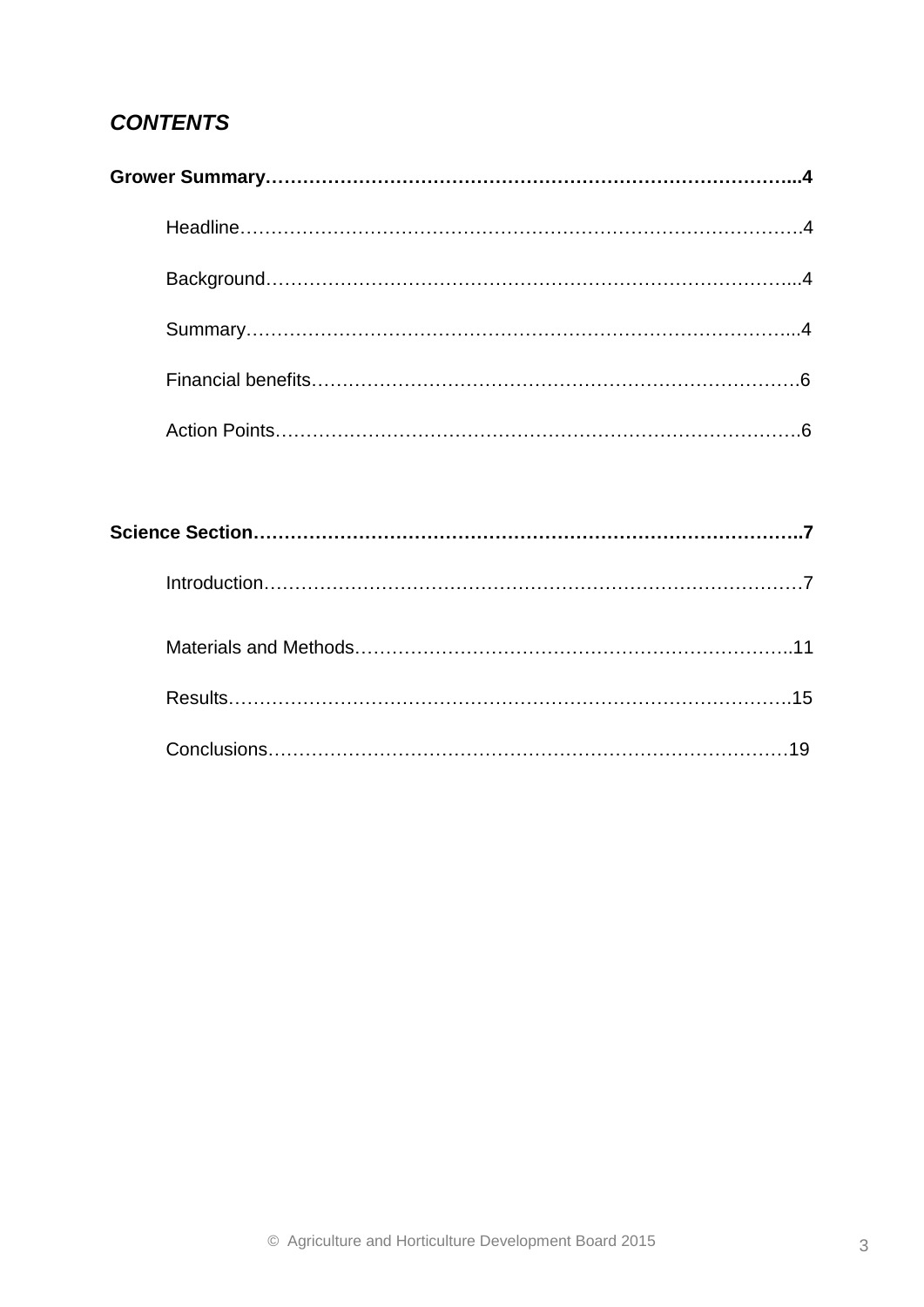## *GROWER SUMMARY*

## **Headline**

 Potato aphid populations begin to recover within two weeks of some insecticide applications to strawberry.

## **Background and expected deliverables**

A range of aphids are pests of strawberry, including the strawberry aphid (*Chaetosiphon fragaefolii*), the shallot aphid (*Myzus ascalonicus*), the melon and cotton aphid (*Aphis gossypii*), the glasshouse and potato aphid (*Aulacorthum solani*) and the potato aphid (*Macrosiphum euphorbiae*). They cause direct damage to the plant including distortion, and strawberry aphid and some other species may transmit viruses. The potato aphid has become a more common pest of strawberry in recent years. It produces copious amounts of honeydew which contaminates the fruit. Many of the insecticides applied to strawberry through the season are targeted to control potato aphid.

AHDB Horticulture project SF 094 - Minimising pesticide residues in strawberry through integrated pest, disease and environmental crop management (HortLINK) - demonstrated that autumn sprays of thiacloprid reduced spring infestations of aphids on strawberry. However, autumn applications need to be well timed and their efficacy are subject to the weather and ground conditions in October. Hence, some plantations may not receive sprays, leading to problems with aphids early the following spring. There is a need to identify which products would be more effective in spring. There are reports by agronomists that some populations of *Macrosiphum euphorbiae* may be less susceptible than others to certain insecticides, but this currently appears to have no impact on the levels of control that can be achieved with the use of approved insecticides in brassicas and potato (IRAG 2008; 2012).

Another possible cause for failure in control may be that temperatures are not high enough in the spring for uptake of plant protection products into the plant.

### **Summary of the project and main conclusions**

The aim of the project is to improve the control of potato aphid (*M. euphorbiae*) in the spring on strawberry. In the first year (2013) we screened nine insecticides; acetamiprid (Gazelle), a coded product, chlorpyrifos (Equity), flonicamid (Teppeki), lambda-cyhalothrin (Hallmark), pirimicarb (Aphox), pymetrozine (Chess), pyrethrins (Pyrethrum) and thiacloprid (Calypso) in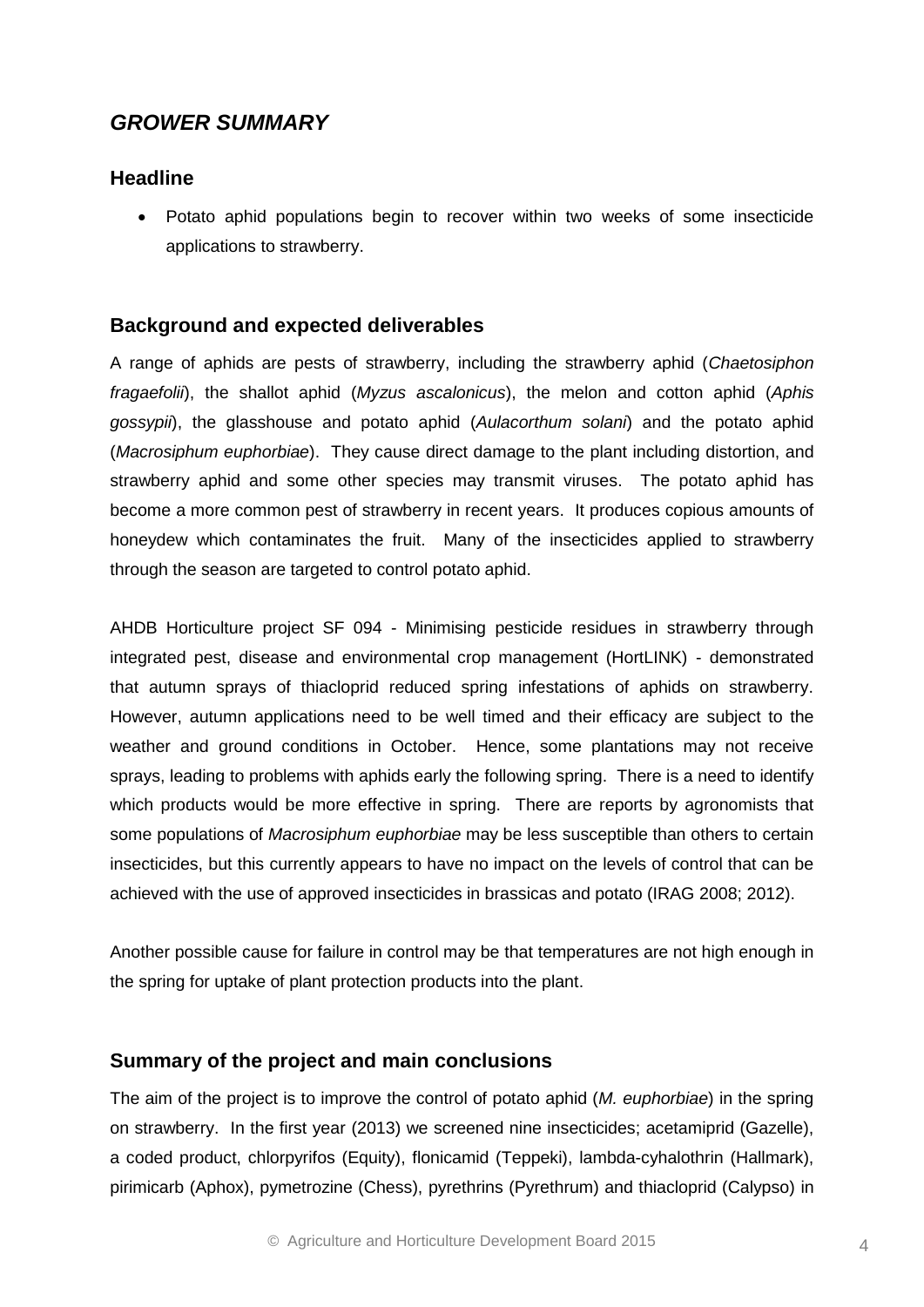a randomised block experiment on potted strawberry plants. These were compared to an untreated control. The trial was done in typical spring temperatures (average  $10.4^{\circ}$ C). Numbers of aphids on the untreated control plots continued to increase over the trial period. All the tested insecticides (both those approved and non-approved on strawberry) reduced numbers of aphids on the strawberry plants by at least 80%. By the end of the trial (10 May) no aphids were found on plants that had been treated with Gazelle, the coded product, Hallmark, Aphox or Pyrethrum.

Because all of the tested products in the 2013 trial were successful at controlling *M. euphorbiae* the aim of the study in 2014 was to test the survival of *M. euphorbiae* in commercial strawberry plantations.

Two *M. euphorbiae* infested commercial strawberry plantations in Kent were used for the replicated trials and included an untreated control. The treatments were; chlorpyrifos (Equity) at 1.50 l/ha, lambda-cyhalothrin (Hallmark with zeon technology) at 0.150 l/ha, pirimicarb (Aphox) at 0.560 kg/ha, pymetrozine (Chess) at 0.400 kg/ha, pyrethrins (Pyrethrum) at 2.4 l/ha and thiacloprid (Calypso) at 0.250 l/ha. An air assisted knapsack sprayer was used to apply the sprays at 1,000 l/ha. Water sensitive papers were stapled on the outer, middle and inner leaves before spraying for evidence of spray coverage. A pre-assessment of the numbers of aphids on leaves was made. Counts of aphids were made one and two weeks after the insecticide applications. Samples of aphids from one site were sent for resistance testing to Rothamsted Research.

Adequate spray coverage of the insecticide treated strawberry plants was achieved. Numbers of *M. euphorbiae* on the untreated control plots declined at both sites over the trial period. All of the tested insecticides reduced the numbers of *M. euphorbiae* for at least one week. *M. euphorbiae* numbers increased by the second assessment (two weeks later) on plants treated with chlorpyrifos and pymetrozine in both spray trials. Only lambda-cyhalothrin gave consistent, long-term, (over two weeks) control of *M. euphorbiae*. At one site there was no overall significant difference between the numbers of *M. euphorbiae* on the untreated plants and the plants treated with pymetrozine after a single application. It is possible that some individual *M. euphorbiae* were able to tolerate sprays of pymetrozine but no evidence for resistance has been found to date.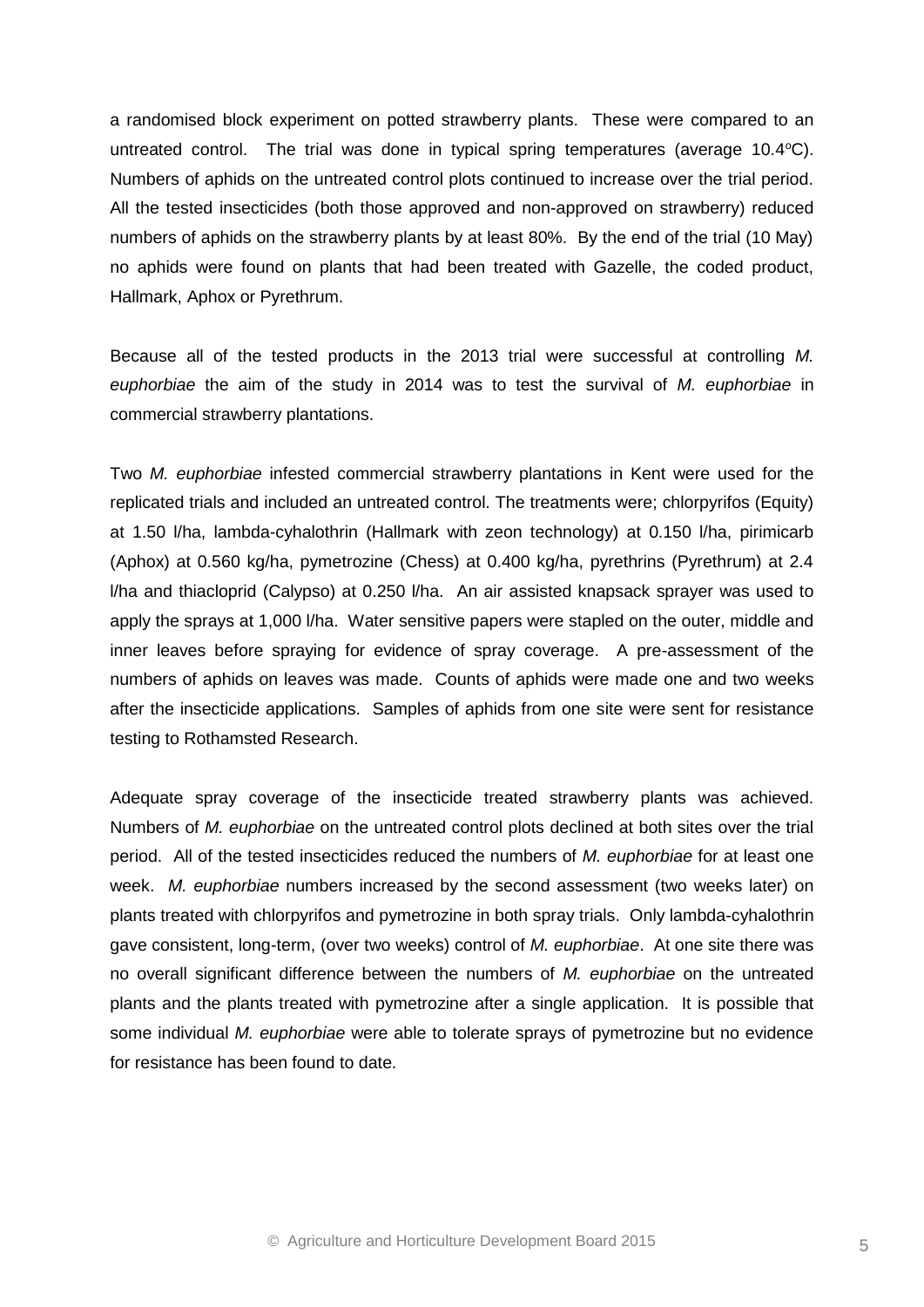## **Financial benefits**

Potentially, if not controlled, aphid infestations can lead to complete crop loss. No quantitative data on industry average losses resulting from aphid infestation is available but conservatively, assuming that 1% of the crop is lost, this is equivalent to 507 tonnes of strawberries, worth £2.1 million p.a. Improved control as a result of this work would reduce the scale of these losses considerably. The results of this study may also be transferable to other affected crops such as raspberry, loganberry and hops.

## **Action points for growers**

- Growers should ensure good spray coverage of the underside of strawberry leaves. Water sensitive papers attached during spraying will give a reasonable indication if this is being achieved.
- Insecticide resistance management must be incorporated into spray programmes by following the recommendations on the product label and rotating modes of actions of pesticides.
- Many aphicides are more effective at warmer temperatures, when they have a better fumigant action (chlorpyrifos, pirimicarb) and/or are more rapidly taken up into the plant then ingested by aphids.
- Growers should monitor the effects of insecticide sprays to ensure control is being achieved.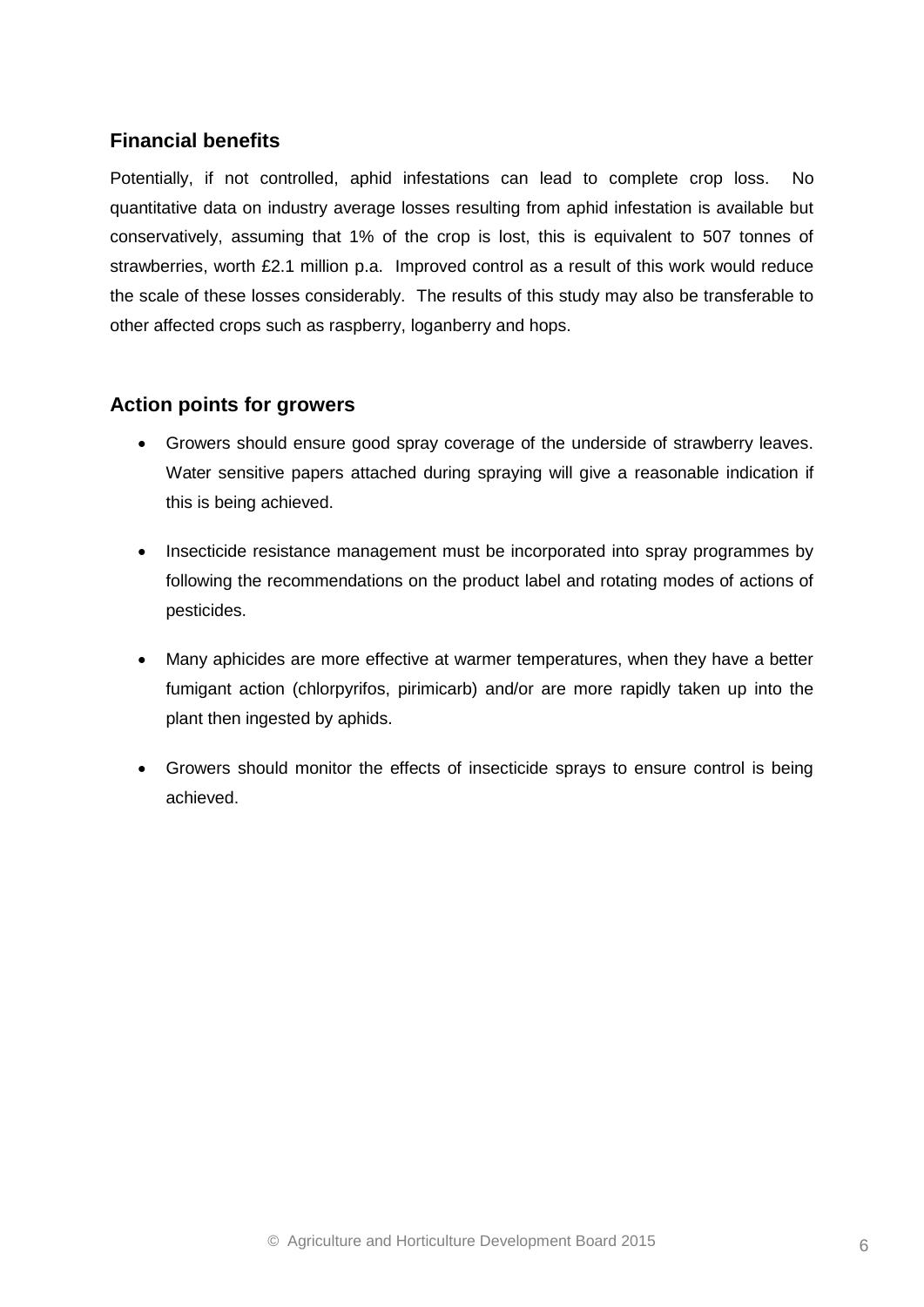## *SCIENCE SECTION*

### **Control of potato aphid (***Macrosiphum euphorbiae***), in spring, on strawberry**

### **Introduction**

#### **Background**

Aphids are common and important pests of strawberry. They damage plants directly by sucking sap, causing plant distortion and contaminating foliage, flowers and fruits with honeydew and cast skins. The most common species, the strawberry aphid (*Chaetosiphon fragaefolii*), transmits a number of virus diseases which often occur in complexes. Another important pest species, the melon and cotton aphid (*Aphis gossypii*), infests foliage and flowers forming dense colonies in patches which produce copious secretions of honeydew which rapidly become blackened by sooty mould. This aphid can also transmit mottle virus. Insecticide resistant strains of this aphid species are widespread and growers have difficulty achieving control with organophosphate (OP), carbamate or pyrethroid insecticides.

In recent years, growers have reported problems in controlling aphids in early spring, in particular the potato aphid, *Macrosiphum euphorbiae* (Fig. 1). This is more likely to be a consequence of lower temperatures reducing the efficacy of products than aphicide resistance alone (IRAG 2008, 2012). As the strawberry growing season is being bought forward by protected cropping with crops under fleece and tunnels, this is becoming a more regular and widespread problem. *M. euphorbiae* produces honeydew and cast skins resulting in sooty moulds, making the fruit unmarketable (Trumble *et al*. 1983). It can also distort the leaves and berries (Irving *et al*. 2012).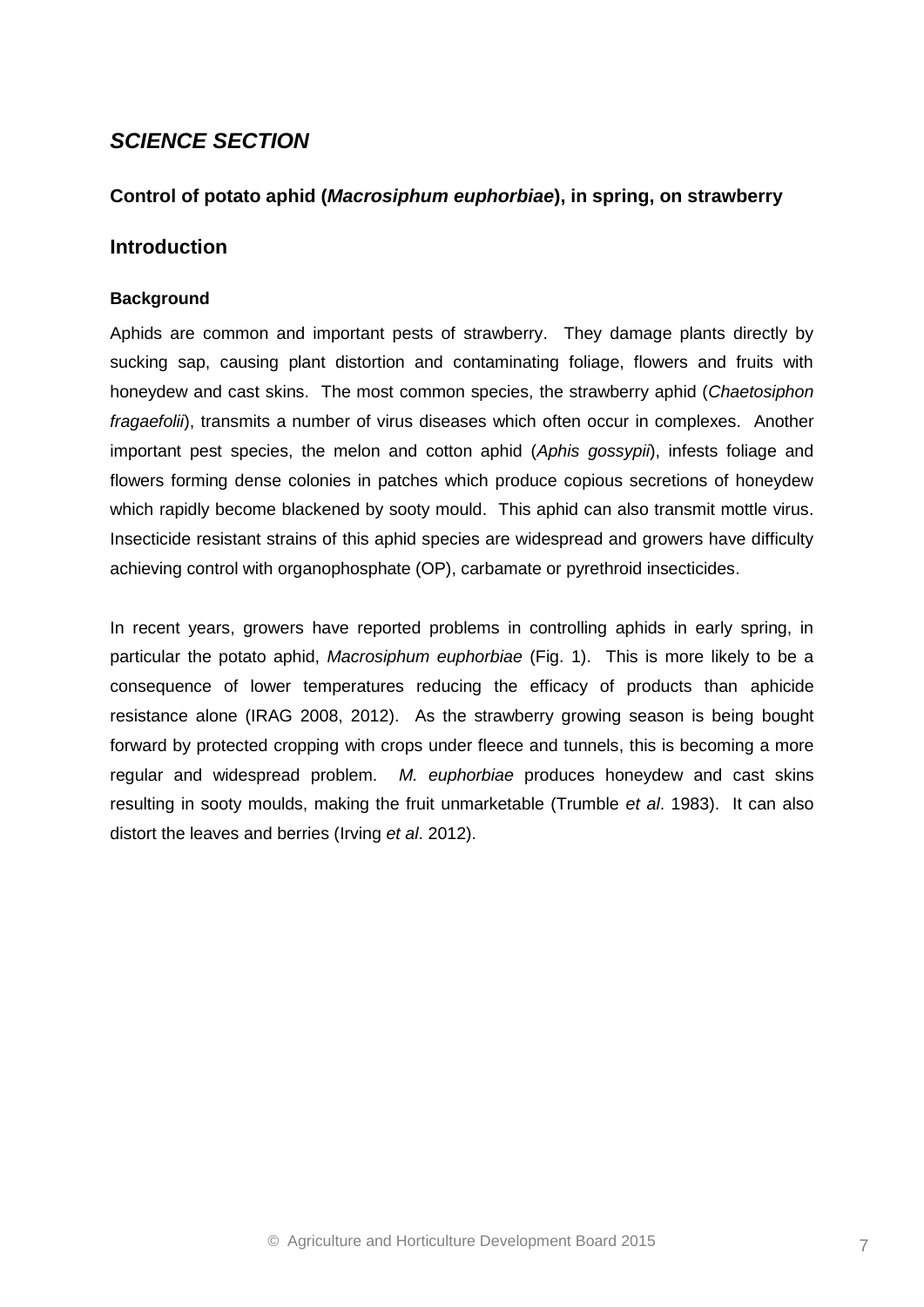

**Figure 1.** Potato aphid adult and nymphs on strawberry leaf

#### *Lifecycle*

*M. euphorbiae* is a host alternating species and is asexual when breeding on strawberry during the growing season with winged forms produced from April where they migrate to other hosts including potato, tomato and lettuce. In Europe, and most other areas where *M. euphorbiae* is an exotic species, the life cycle is mainly anholocyclic (without males). Populations survive parthenogenetically, overwintering on potato eyes or in heated or unheated glasshouses. Under suitable conditions it can breed on strawberry all year round (Alford 1984). It develops rapidly in the spring on the young foliage of strawberry and is polyphagous. The aphid also feeds on raspberry, loganberry and hops (Alford 1984). For more information see:

<http://www.cabi.org/isc/?compid=5&dsid=32154&loadmodule=datasheet&page=481&site=144>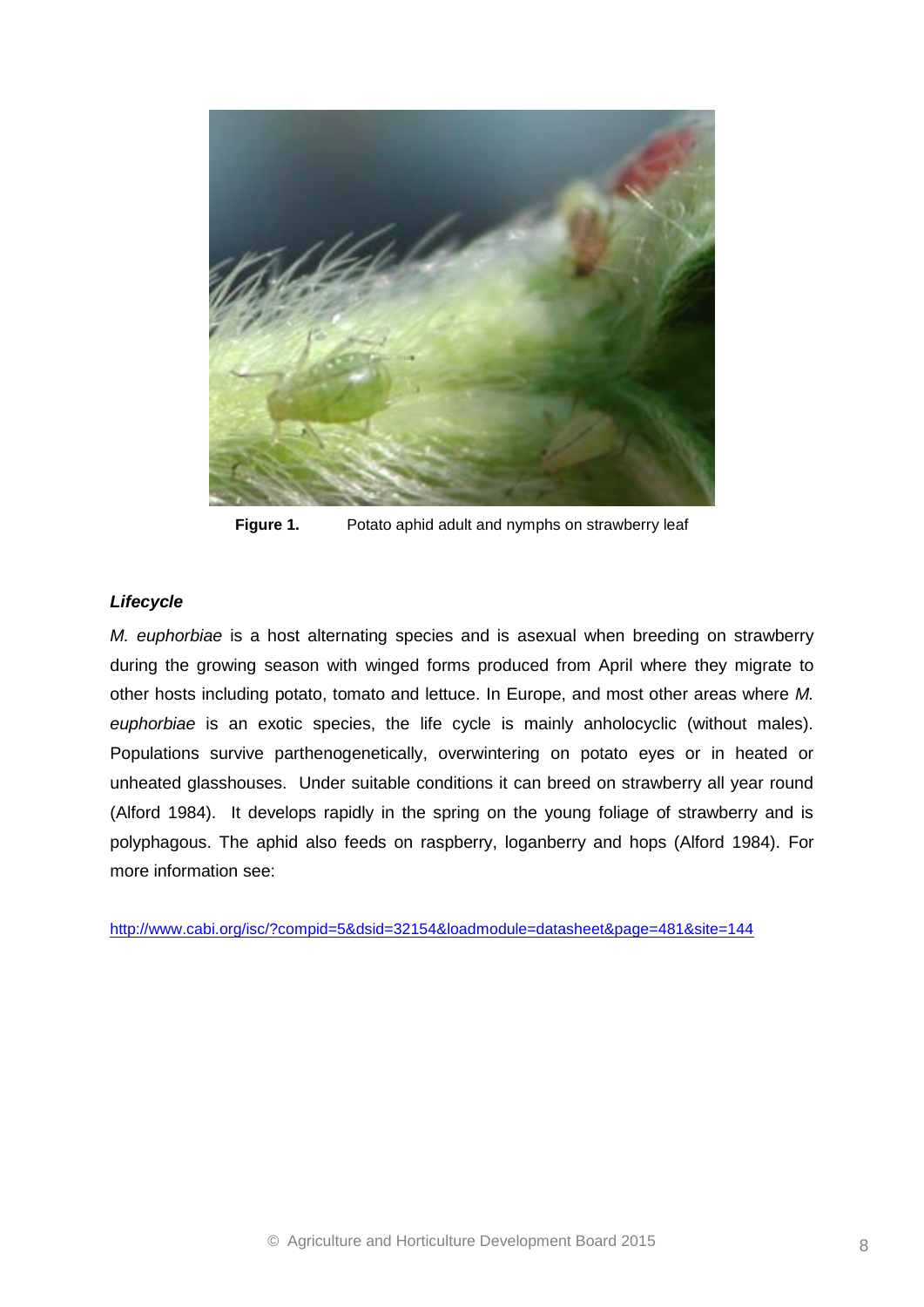#### *Biological control*

There are several factors that naturally control *M. euphorbiae* populations. Heavy rainfall washes aphids off plants (Hughes 1963; Maelzer 1977), however, this mortality factor is small because most aphids are usually present on the protective under surface of leaves (Walker *et al*. 1984) and most strawberry production is now under protection.

Many aphids are controlled by predators, parasites and pathogens (Hagen & van den Bosch 1968). In HortLINK Project HL0191, SF94, small plot experiments examined the effects of sowing flowering plants alongside strawberry plantings on numbers of aphid predators and parasitoids in the crop. The plants used were *Medicago sativa, Silene dioecia, Echium vulgare* and a mixture of annual species, cornflower (*Centaurea cyanus*)*,* corn marigold (*Anthemis arvensis*) and corn chamomile (*Chrysanthemum segetum*). There was no apparent effect of these flowering plants on the numbers of beneficials found in adjacent strawberry plants when compared with a bare soil control.

*Aphidius eglanteriae* proved difficult to mass produce so an alternative species, *Ephedrus cerasicola,* was assessed for its effectiveness in reducing *Chaetosiphon fragaefolii* populations in a potted plant experiment. A mix of six parasitoids was used and compared with *E. cerasicola* alone and an untreated control; this mix has been designed to contain species that attack all the main aphid pests of strawberry. Results showed that releasing parasitoids onto aphid-infested plants significantly reduced the populations of both *C. fragaefolii* and *M. euphorbiae*. Distributors of the six species mix of aphid parasitoids of aphids recommend that parasitoids are introduced to crops before aphids are seen in order to increase the potential to control populations effectively.

#### *Conventional crop protection products*

Aphids on strawberry are mainly controlled by sprays of insecticides, often applied as a routine against a range of pests in spring before flowering, with supplementary sprays of aphicides when damaging infestations develop. Several insecticides approved on strawberry crops in the UK are effective against aphids and several have a specific label recommendation for control of these pests. Some have harmful effects on biocontrol agents commonly used in strawberry crops, including predatory mites, *Phytoseiulus persimilis* and *Neoseiulus cucumeris,* and other predators and parasites that can be used for biocontrol of aphids.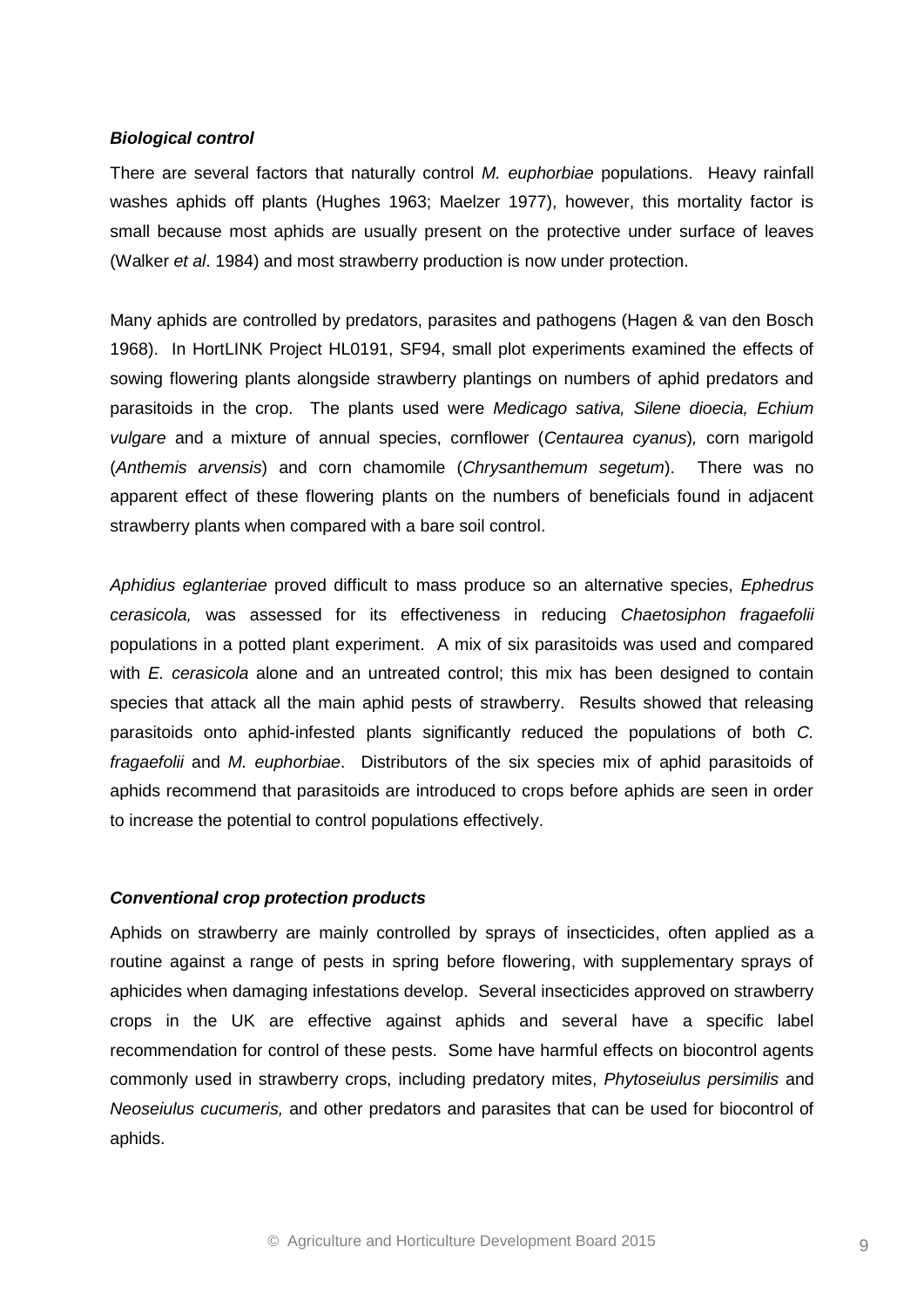- 1) Chlorpyrifos is a moderately persistent OP insecticide which is fairly effective against aphids but will not control resistant strains of the melon and cotton aphid (*Aphis gossypii*). It has moderately long (6-8 weeks) harmful effects on the predatory mite *N. cucumeris* which is frequently used for biocontrol of tarsonemid mite and thrips in strawberry crops.
- 2) The contact and translaminar carbamate, pirimicarb, is comparatively safe to beneficials and biocontrol agents but not effective against resistant strains of the *A. gossypii* and less likely to be efficacious at temperatures below 15<sup>o</sup>C.
- 3) The contact and translaminar chloronicotinyl insecticide, thiacloprid, has an EAMU for use on strawberries and will control resistant strains of the *A. gossypii*. It is moderately harmful to predatory mites used as biocontrol agents and very harmful to *Orius* predatory bugs.
- 4) Pymetrozine is a systemic insecticide and has an EAMU for use in strawberry. It acts mainly as an aphid anti-feedant. Its main advantage is that it is comparatively safe to natural enemies and biocontrol agents, including the predatory midge *Aphidoletes aphidimyza*.
- 5) Acetamiprid is only approved for non-harvested strawberry, e.g. nursery plants, and the harvest interval is 365 days.

In field experiments where acetamiprid and abamectin were tested against *C. fragaefolii*, acetamiprid was very effective at reducing numbers of the aphid. Naturally occurring beneficial anthocorid species were reduced in number but not eliminated in the acetamiprid treatment (Fitzgerald 2004).

In a field scale trial using four different timings of thiacloprid between the end of September and beginning of November, all applications reduced the numbers of *M. euphorbiae* on the crop the following spring compared to the untreated control (less than 50 aphids/100 leaves compared to more than 400 aphids/100 leaves) (HortLINK HL0191/AHDB Horticulture SF 94).

There is a need to identify which of these products would be more effective under cooler spring temperatures. A large proportion of UK strawberry production is under polythene tunnels and so products need to be trialled in both protected and outdoor crops.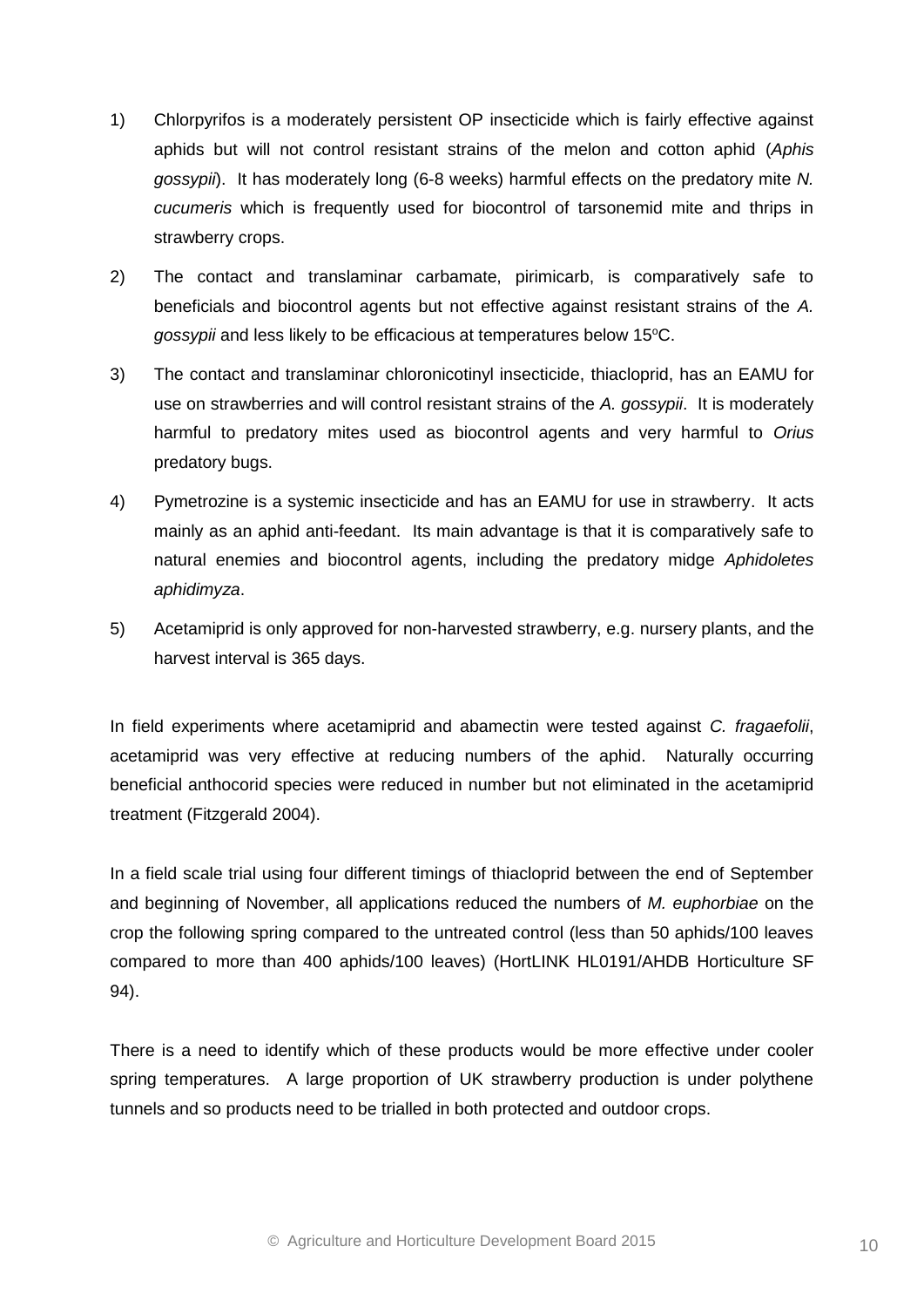There are reports by agronomists that some populations of *M. euphorbiae* may be less susceptible than others to certain insecticides, but this has no impact currently on the levels of control that can be achieved with approved insecticides in brassicas and potato (IRAG 2008; 2012).

#### **Objective**

To improve the control of potato aphid (*Macrosiphum euphorbiae*) in the spring on strawberry.

Initially the objective for Year 2 was to compare the most efficacious insecticides at different temperatures to determine the effects that climate has on product performance. However, because all of the products tested in 2013 were effective at reducing numbers of *M. euphorbiae* it was decided to test the products on two farms in two commercial strawberry crops where there were reported difficulties in controlling the pest.

#### **Materials and methods**

#### *Site*

The two commercial plantations were:

- I. 'Mount Pleasant' at David Figgis, Wey Street Farm Cottages, Wey St, Hernhill, Faversham, Kent. cv. Elegance, in Tunnels 1 and 2.
- II. 'Diary Field' at Hugh Lowe Farms, Hadlow Place Farm, Hartlake Road, Golden Green, Kent. cv. Camarillo, in Tunnels 16 and 17.

#### *Experimental design and layout*

The trials were randomised block experiment with four replicates of each treatment including an untreated control. Each plot was 6.6 m in length (only the middle 10 or 25 (Sites I and II respectively) plants were assessed).

#### *Treatments*

Products were tested on strawberry *(Fragaria* x *ananassa)* in 'real' field conditions using an air assisted knapsack sprayer are detailed in Table 1.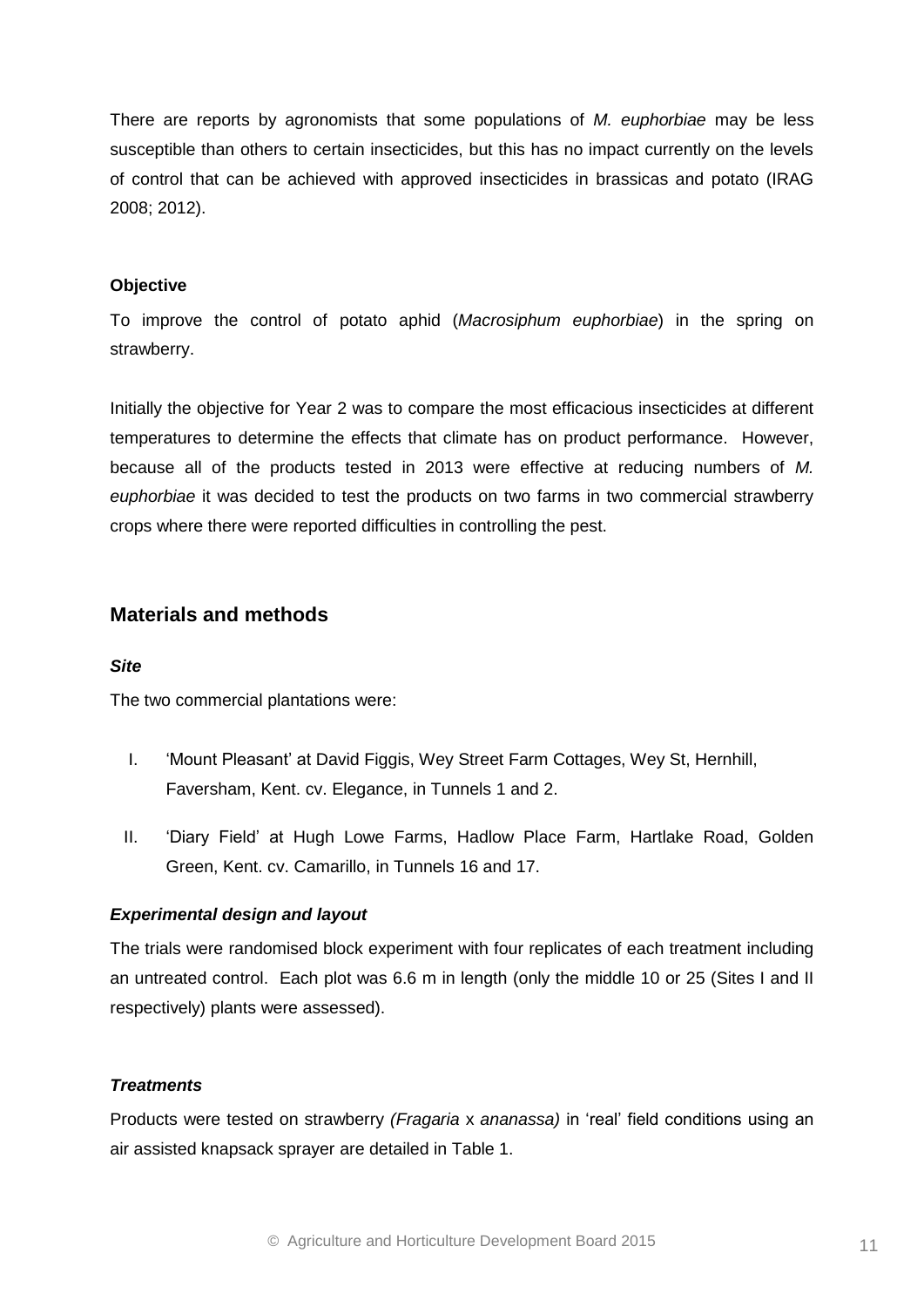Acetamaprid was not applied as this has a harvest interval of 365 days. Pymetrozine has an interval of three days, but the aphid, in preliminary resistance testing, was shown to be able to survive a period of starvation and to recover. All of the products were approved for use on strawberry. Water sensitive papers were stapled on the under surfaces of the outer, middle and inner leaves before spraying one of the plots and photographs taken of the papers for evidence of spray coverage (Fig. 2).



Figure 2. Water sensitive paper stapled to outer leaf of strawberry plant

**Table 1.** Insecticide products tested for control of *Macrosiphum euphorbiae,* in 2014. \*maximum product use rate for organic media grown plants (l/ha)

|    | <b>Product</b>                                                  | <b>Product</b><br>dose<br>(/ha) | <b>Harvest</b><br><b>Interval</b> | Approval |
|----|-----------------------------------------------------------------|---------------------------------|-----------------------------------|----------|
| 1. | Chlorpyrifos (Equity) 480g/l EC (13008)                         | 1.50 <sub>1</sub>               | 7 d                               | 20082711 |
| 2. | Lambda-cyhalothrin (Hallmark with Zeon Technology<br>100g/l CS) | 0.1501                          | 3 d                               | 1705/11  |
| 3. | Pirimicarb (Aphox 50% w/w WG) (13011)                           | $0.560$ kg                      | 3 d                               | 20070152 |
| 4. | Pymetrozine (Chess 50% w/w WG)                                  | $0.400$ kg                      | 3 d                               | 0504/07  |
| 5. | Pyrethrins (Pyrethrum 5 EC 50 g/l) (22-8/13, 92317)             | 2.41                            | <b>Not</b><br>Stated              | 20100231 |
| 6. | Thiacloprid (Calypso SC 450 g/l)                                | 0.2501                          | 3 d                               | 0334/06  |
| 7. | Untreated                                                       |                                 |                                   |          |

*NB: Treatment 1 was not applied at Site II*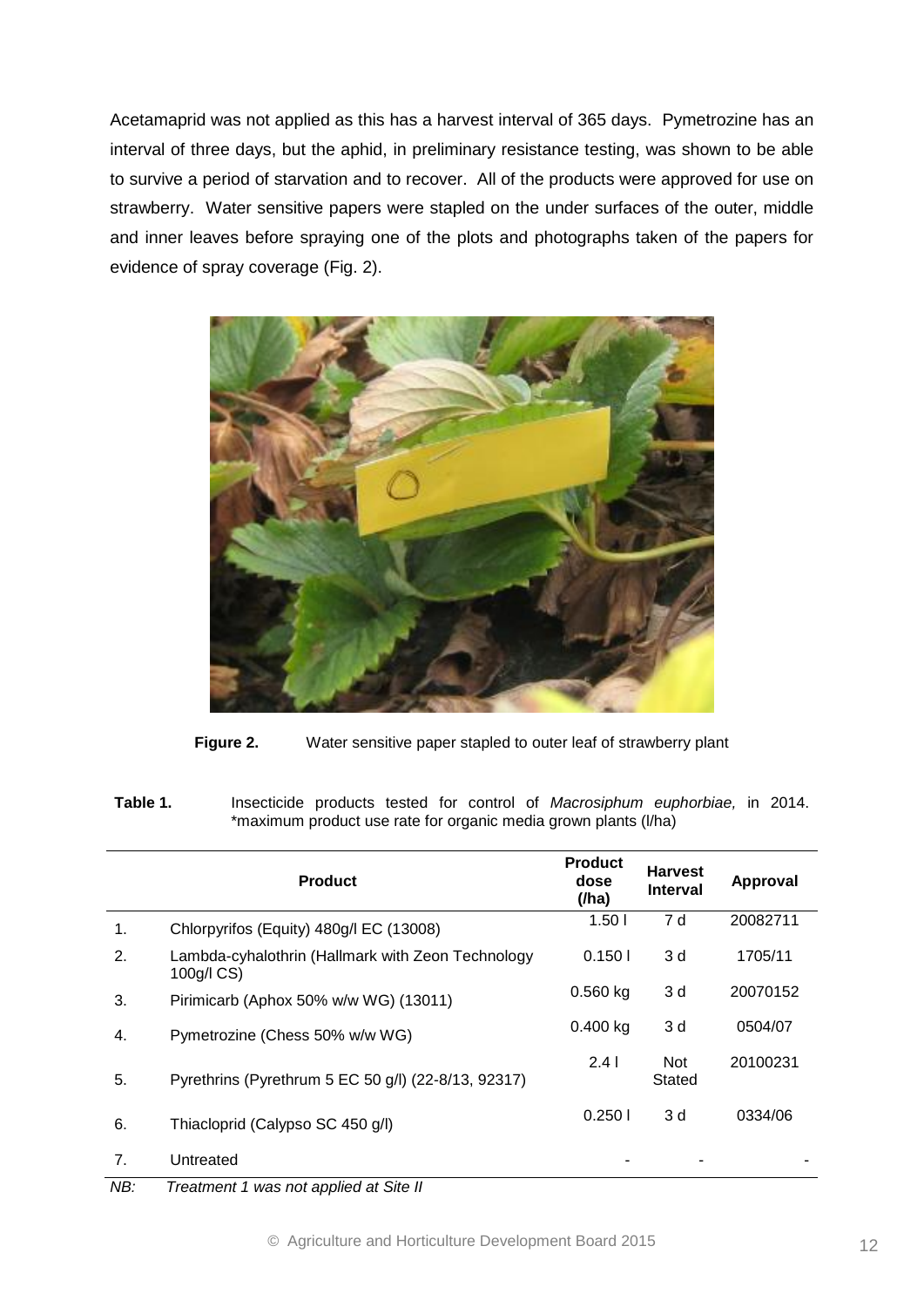#### *Treatment application*

One treatment was applied at a volume rate of 1000 l/ha using an air assisted Birchmier knapsack sprayer (by PA1, PA6, PA9 and BASIS qualified EMR staff). A pink Micron restrictor nozzle was used and the application rate was based on a planting of 40,000 plants/ha. Each plant received 25 ml of sprayate. The accuracy of application of each treatment was estimated by measurement of the amount of spray that had actually been applied (calculated from the initial minus the final volume of sprayate left in the tank, divided by amount that should have been left had the spray been applied at exactly the correct volume rate). Applications were between 95 and 110% of the target applications (Table 2.).

|    | Site and date           | <b>Treatment No:</b> | Accuracy (%) |
|----|-------------------------|----------------------|--------------|
| ъ. | 10 Apr 2014 (pre bloom) |                      | 98           |
|    |                         | 2                    | 104          |
|    |                         | 3                    | 110          |
|    |                         | 4                    | 101          |
|    |                         | 5                    | 108          |
|    |                         | 6                    | 98           |
| Ш. | 23 May 2014 (flower)    | 2                    | 102          |
|    |                         | 3                    | 97           |
|    |                         | 4                    | 95           |
|    |                         | 5                    | 100          |
|    |                         | 6                    | 100          |

| Table 2. | Accuracy of spray application estimated from the amount of sprayate remaining in the |
|----------|--------------------------------------------------------------------------------------|
|          | spray tank after application                                                         |

#### *Assessments*

A pre-assessment (Site I; 10 April, Site II; 23 May) of the total numbers of adult and nymph aphids on 10 plants and 25 plants, respectively, was done. The post spray assessments were done on Site I on 16, 22 April and Site II, 30 May, 05 June in the centre of each plot. Plots were randomly allocated to treatments ensuring that all treatments had a range of densities of aphids. One central (mid-age) leaf from the centre of each of the plants was selected and numbers of live aphids counted (Fig. 1). Aphid species were checked according to EPPO PP1/252. The crop was examined for the presence of phytotoxic effects (or visible remains of the product).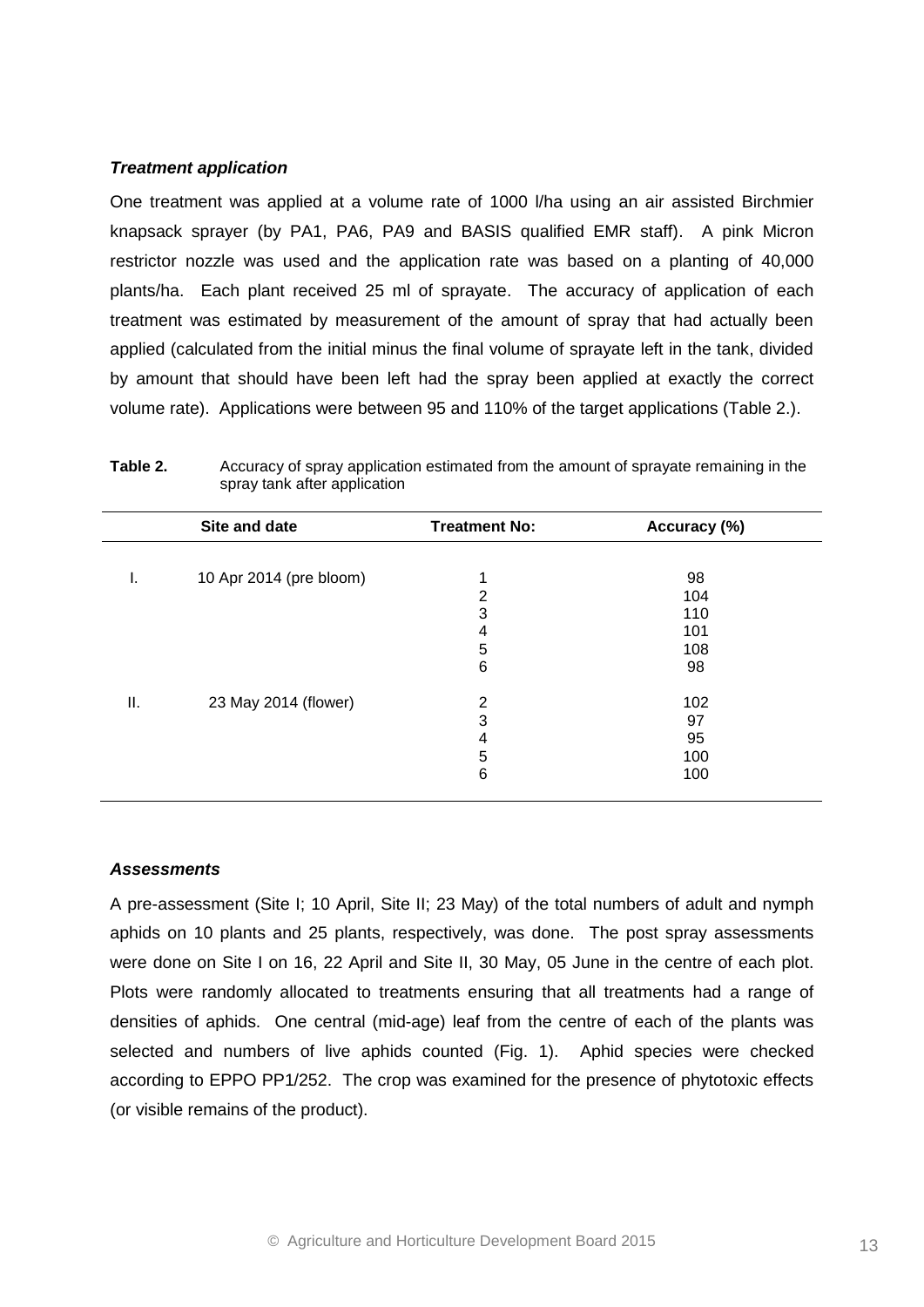#### *Plot maintenance*

Sprays for diseases were applied by the host grower as and when necessary. The grower was requested not to spray aphicides during the three weeks of the trial.

#### *Meteorological records*

Dry and wet bulb temperature, wind speed and direction were recorded before and after each spray occasion (Table 3). RH% was estimated from the dry and wet bulb temperature readings. A Stevenson's screen with two data loggers to record temperature and humidity every 30 minutes was deployed in the tunnel from the date of first spraying.

**Table 3.** Weather conditions at the time of spray application. N/A = Not applicable

|             | Air temperature |        |           |        |                | Wind      |  |
|-------------|-----------------|--------|-----------|--------|----------------|-----------|--|
| <b>Date</b> | Time            | °C dry | °C wet    | $%$ rh | speed<br>(Kmh) | direction |  |
| 10 Apr      | 10:00           | 14-19  | $11 - 16$ | 70-73  |                | N/A       |  |
| 23 May      | 09:50           | 16-21  | $12 - 19$ | 62-83  | 2.1            | s         |  |

#### *Resistance testing*

A sample of *M. euphorbiae* was randomly selected from the strawberry plants at Site II and sent to Stephen Foster at Rothamsted Research for resistance testing. Colonies were screened for resistance to pirimicarb and pymetrozine; bioassay at 100 ppm.

#### *Statistical analysis*

Repeated measures ANOVA, covariance adjusted for pre-treatment counts were done and analyses conducted on  $Log_{10}(mean+1)$  transformed data.

#### *Compliance*

The study was conducted according to the EMQA ORETO quality management system. EPPO guideline EPPO PP1/252 was followed as closely as possible for the treatment and assessment of the trial.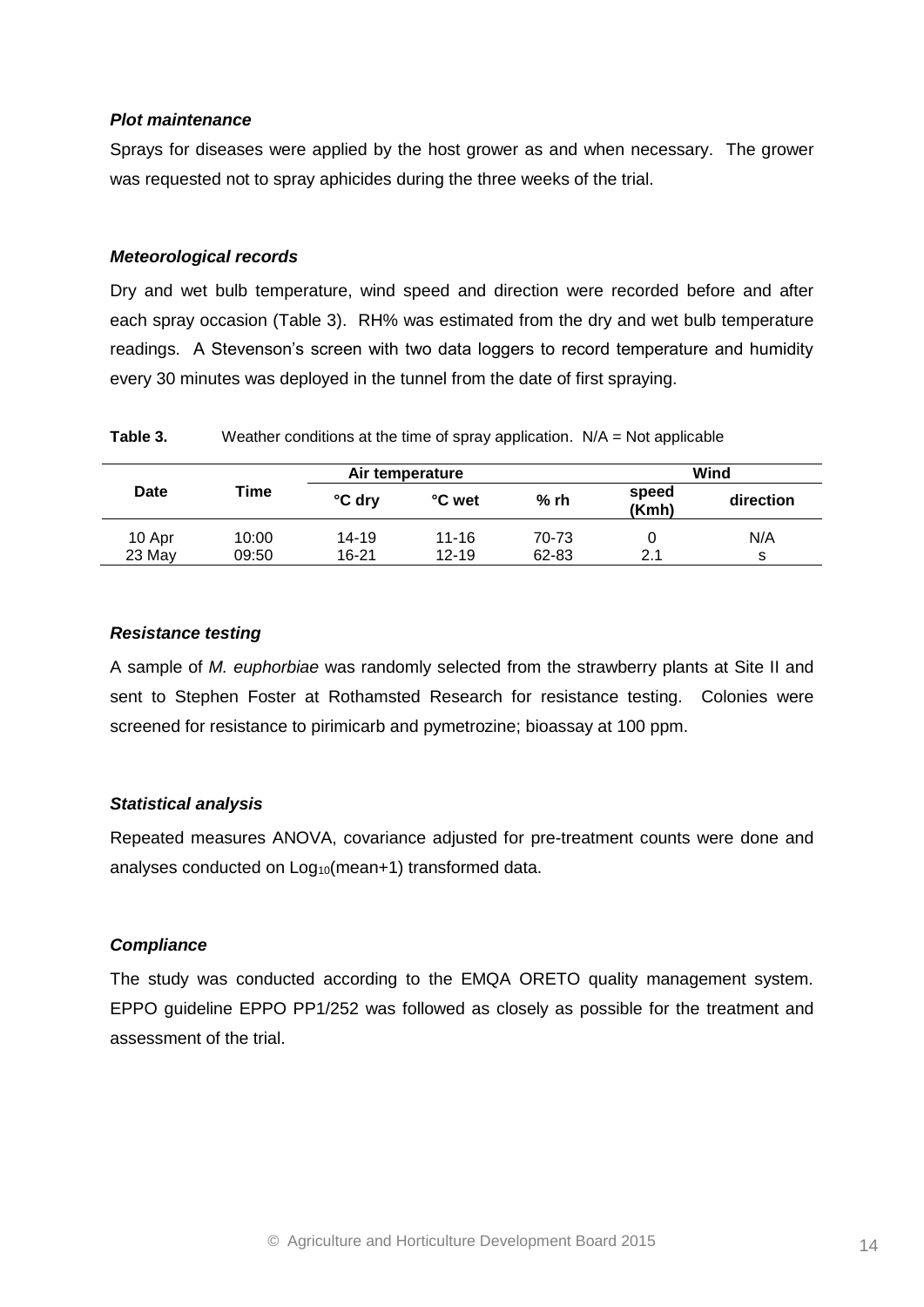## **Results**

The insecticide applications were applied in typical conditions for the time of year. Site I had not yet been covered with polythene. Site II was under polythene at the time of the trial. Note that Site I was sprayed in typical spring conditions where the temperatures at night were often below 5**°**C (Fig. 3.). This indicates that temperature was not a major factor in the efficacy of the treatments. At Site II the night time temperatures were always above 5**°**C.

#### *Spray coverage*

Spray coverage (droplets) was generally very good at both sites. Site I plants were low growing with dead material surrounding the plants (early season clean up not done at time of spraying) and Site II plants had a very upwards growing habit. There was a good leaf spray coverage in both of the trials in the outer (O), middle (M) and inner (I) leaves of the plants.

The majority of the outer leaves and middle leaves were saturated (completely blue papers) although some of the inner leaves showed only droplets. A couple of these had small areas that had received a lower dose of pesticide (smaller more sparse droplets).

There was a significant reduction in the numbers of *M. euphorbiae* on strawberry leaves a week after the insecticides were applied (Tables 4 and 5). At both sites the numbers of aphids in the untreated control plots were significantly lower in the Week 2 assessment compared to the Week 1 assessment (Figs 4 and 5). This could be due to a number of factors including disease, predation or population fluctuations.

The numbers of aphids continued to increase significantly in the plots treated with thiacloprid, chlorpyrifos, pymetrozine and pyrethrins (Site I) and pirimicarb and pymetrozine (Site II, NB: chlorpyrifos not tested) two weeks after the single application. Only lambda cyhalothrin (both sites) and thiacloprid (Site II) kept numbers of aphids low two weeks following application. At Site II there was no overall significant difference between the numbers of aphids on the control plants and the plants treated with a single application of pymetrozine. There were no significant phytotoxic effects of the insecticide applications on the plants.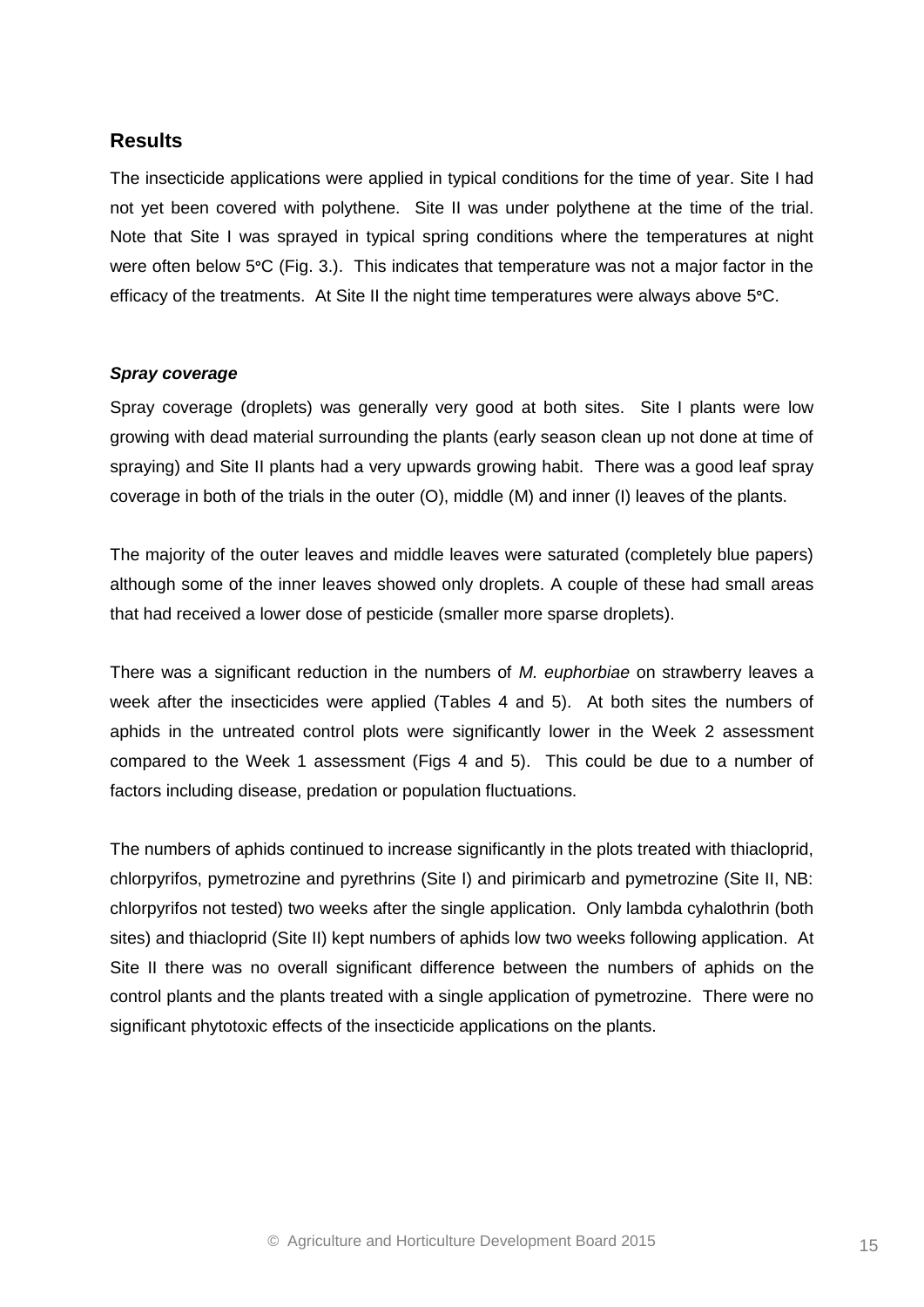



**Figure 3.** Weather data for the duration of the trial at Site I (A) and Site II (B), solid arrows = spray application date, hatched arrows = assessment dates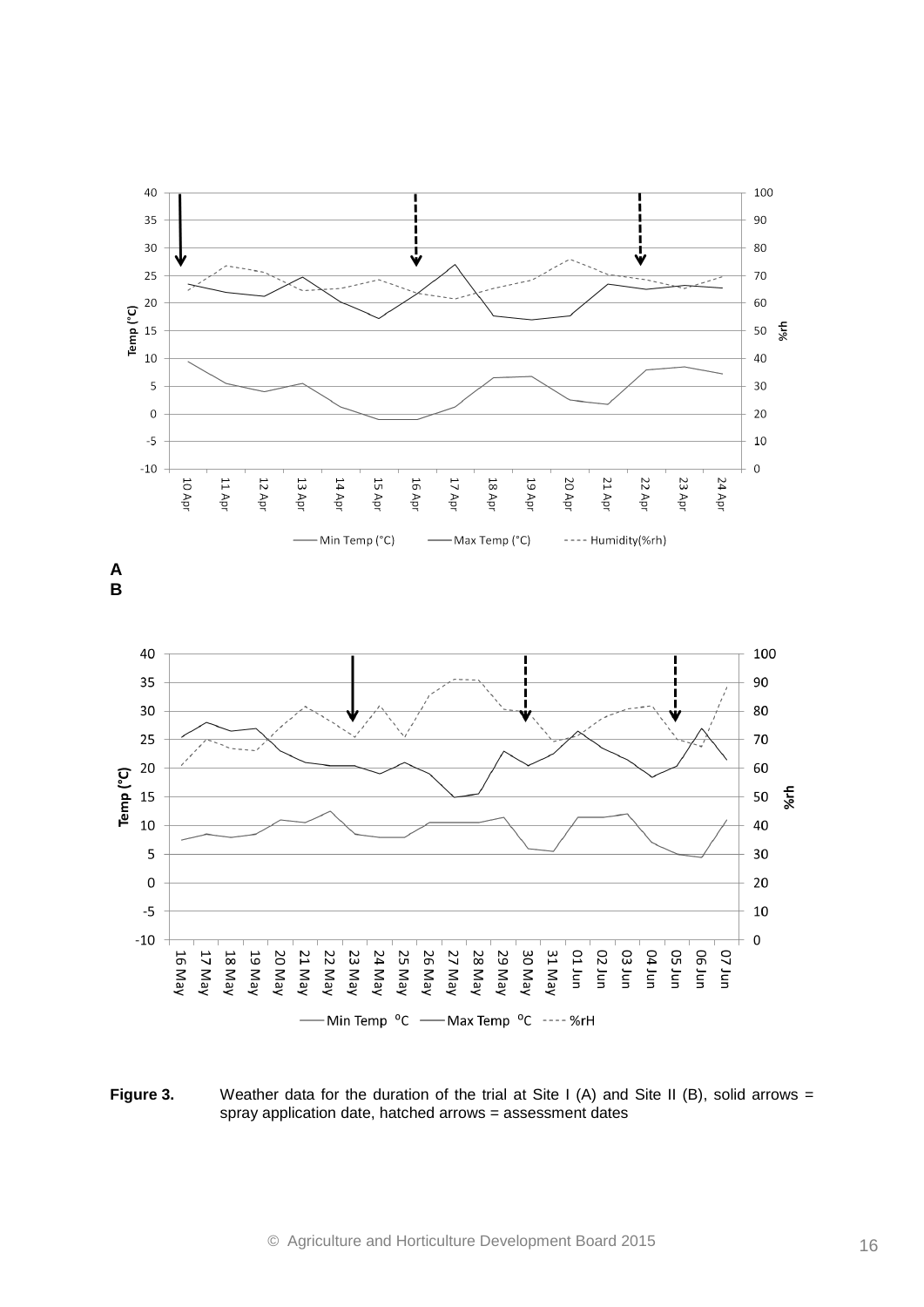#### *Resistance testing*

There was no evidence of pirimicarb resistance in *M. euphorbiae* from Site II. There was some reduced sensitivity to pymetrozine but all the mobile aphids were dead at 120 h after being transferred to fresh, untreated leaves (Rothamsted Ref: Me 5606).

|                       | <b>Actual mean</b> |             |             |              | $Log10(+1)$ mean |        |
|-----------------------|--------------------|-------------|-------------|--------------|------------------|--------|
| <b>Treatment/Date</b> | 16 Apr             | 22 Apr      | total       | 16 Apr       | 22 Apr           | total  |
| Pirimicarb            | 0.323              | 0.473       | 0.398       | 0.0761       | 0.0932           | 0.0847 |
| Thiacloprid           | 0.057              | 0.382       | 0.22        | 0.0105       | 0.0895           | 0.05   |
| Chlorpyrifos          | 0.146              | 0.946       | 0.546       | 0.0344       | 0.1522           | 0.0933 |
| Pymetrozine           | 0.554              | 0.929       | 0.741       | 0.093        | 0.1575           | 0.1253 |
| Lambda-cyhalothrin    | $\mathbf 0$        | $\mathbf 0$ | $\mathbf 0$ | $\mathbf 0$  | 0                | 0      |
| Pyrethrins            | 0.054              | 0.479       | 0.267       | 0.0164       | 0.1034           | 0.0599 |
| Untreated             | 3.293              | 1.718       | 2.505       | 0.4188       | 0.2751           | 0.3469 |
| <b>Time</b>           | 0.629              | 0.7         |             | 0.0922       | 0.1238           |        |
|                       |                    |             |             | <b>Treat</b> |                  |        |
|                       |                    |             |             | F pr.        | $-.001$          |        |
|                       |                    |             |             | s.e.d.       | 0.04165          |        |
|                       |                    |             |             | l.s.d.       | 0.08788          |        |
|                       |                    |             |             |              |                  |        |
|                       |                    |             |             | <b>Time</b>  |                  |        |
|                       |                    |             |             | F pr.        | 0.098            |        |
|                       |                    |             |             | s.e.d.       | 0.01905          |        |
|                       |                    |             |             | l.s.d.       | 0.03751          |        |

Table 4. Mean and Log<sub>10</sub>(+1) mean numbers of *Macrosiphum euphorbiae* per leaf at Site I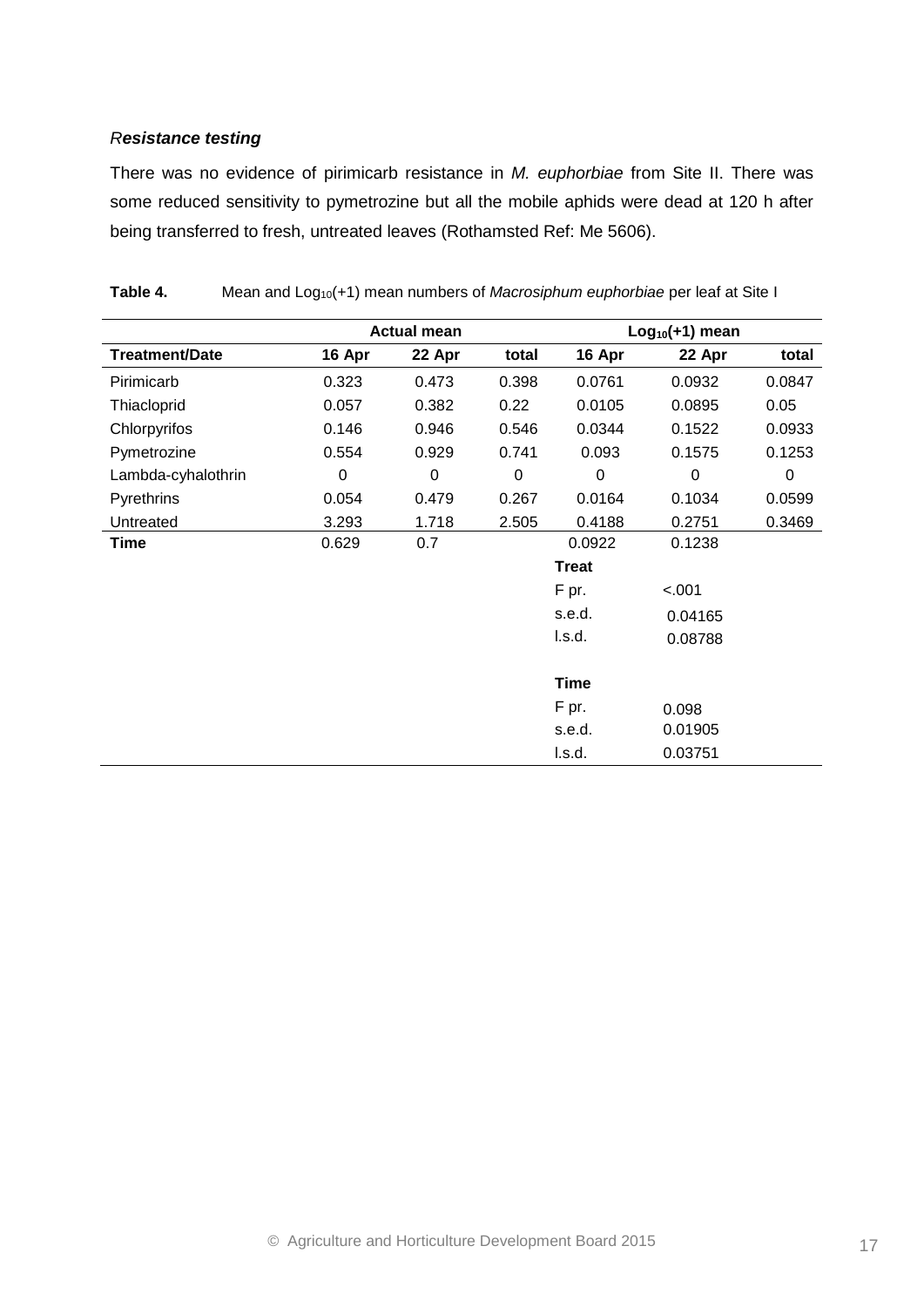

treated with insecticides at Site I. *NB: Lower case letters show sig diff between assessments 6 and 12 days after spray application. The upper case letters show an overall significant difference from the untreated control.*

| Table 5. |  |  | Mean and Log <sub>10</sub> (+1) mean numbers of <i>Macrosiphum euphorbiae</i> per leaf at Site II |  |
|----------|--|--|---------------------------------------------------------------------------------------------------|--|
|----------|--|--|---------------------------------------------------------------------------------------------------|--|

|                       | <b>Actual mean</b><br>$Log10(+1)$ mean |             |       |              |         |        |
|-----------------------|----------------------------------------|-------------|-------|--------------|---------|--------|
| <b>Treatment/Date</b> | 30 May                                 | 05 Jun      | total | 30 May       | 05 Jun  | total  |
| Pirimicarb            | 0.102                                  | 0.942       | 0.522 | 0.0284       | 0.1534  | 0.0909 |
| Thiacloprid           | 0.197                                  | 0.187       | 0.192 | 0.0418       | 0.0347  | 0.0383 |
| Pymetrozine           | 0.569                                  | 0.929       | 0.749 | 0.1314       | 0.1658  | 0.1486 |
| Lambda-cyhalothrin    | $\mathbf 0$                            | $\mathbf 0$ | 0     | 0            | 0.0012  | 0      |
| Pyrethrins            | 0.12                                   | 0.26        | 0.19  | 0.0318       | 0.0626  | 0.0472 |
| Untreated             | 1.491                                  | 0.681       | 1.086 | 0.2544       | 0.1401  | 0.1972 |
| Time                  | 0.397                                  | 0.488       |       |              |         |        |
|                       |                                        |             |       | <b>Treat</b> |         |        |
|                       |                                        |             |       | F pr.        | 0.016   |        |
|                       |                                        |             |       | s.e.d.       | 0.05193 |        |
|                       |                                        |             |       | l.s.d.       | 0.11137 |        |
|                       |                                        |             |       |              |         |        |
|                       |                                        |             |       | <b>Time</b>  |         |        |
|                       |                                        |             |       | F pr.        | 0.231   |        |
|                       |                                        |             |       | s.e.d.       | 0.01045 |        |
|                       |                                        |             |       | l.s.d.       | 0.02052 |        |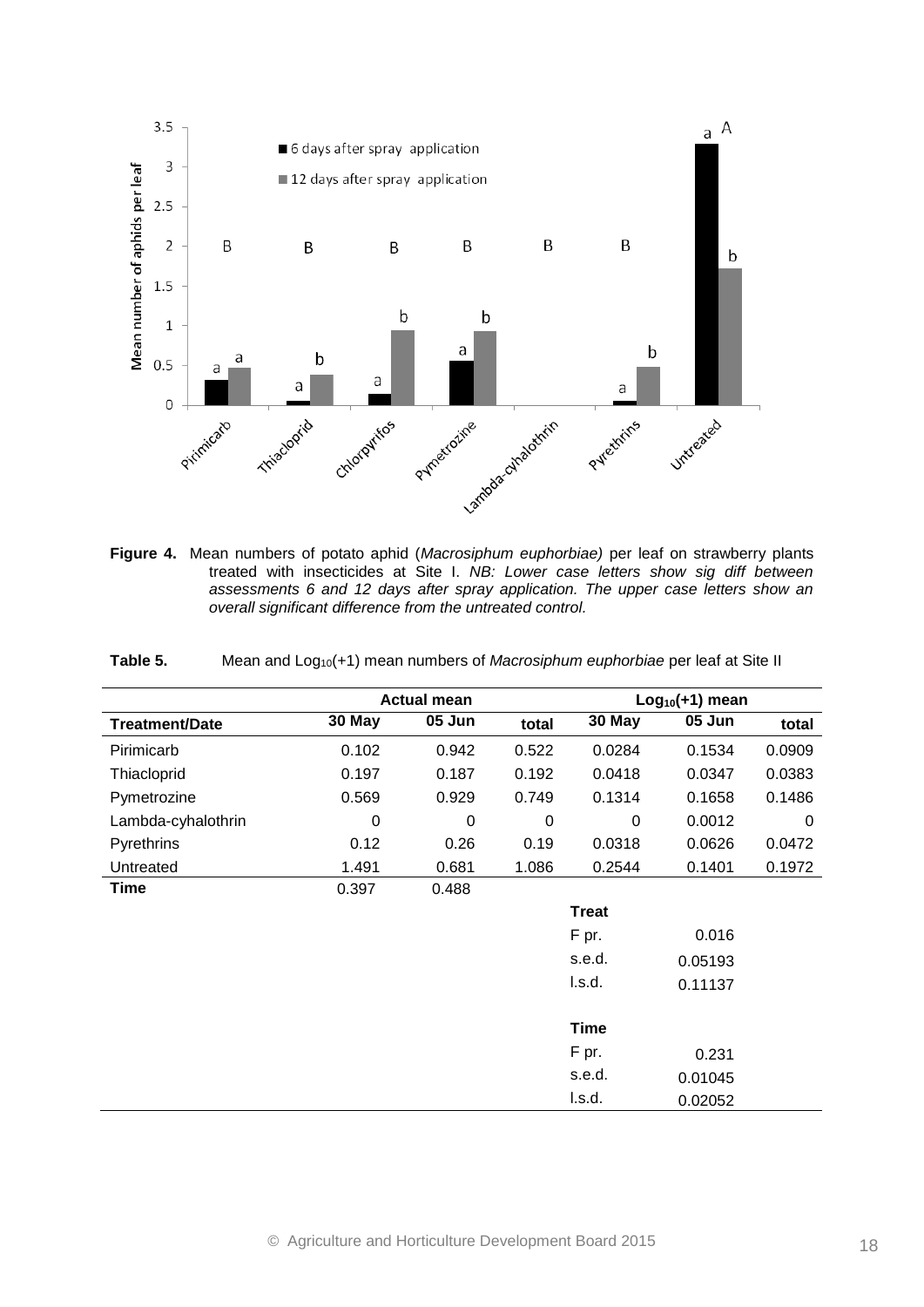

**Figure 5.** Mean numbers of potato aphid (*Macrosiphum euphorbiae)* per leaf on strawberry plants treated with insecticides at Site II. *NB: Lower case letters show sig diff between assessments 6 and 12 days after spray application. The upper case letters show an overall significant difference from the untreated control.*

## **Conclusions**

- Spray coverage of the insecticide treated strawberry plants was acceptable;
- Numbers of *M. euphorbiae* on the untreated control plots declined at both sites over the trial period;
- All of the applied insecticides reduced the numbers of *M. euphorbiae* on strawberry leaves a week after the insecticides were applied;
- *M. euphorbiae* numbers increased by the second assessment (two weeks later) on plants treated with thiacloprid, chlorpyrifos, pymetrozine and pyrethrin;
- Only lambda cyhalothrin gave consistent long-term (over two weeks) control of *M. euphorbiae;*
- At one site there was no overall significant difference between the numbers of *M. euphorbiae* on the untreated plants and the plants treated with pymetrozine after a single application after two weeks;
- It is possible that some individual *M. euphorbiae* were able to tolerate sprays of pymetrozine, received a lower dose or were not directly intercepted by the spray;
- No evidence for resistance has been found to date.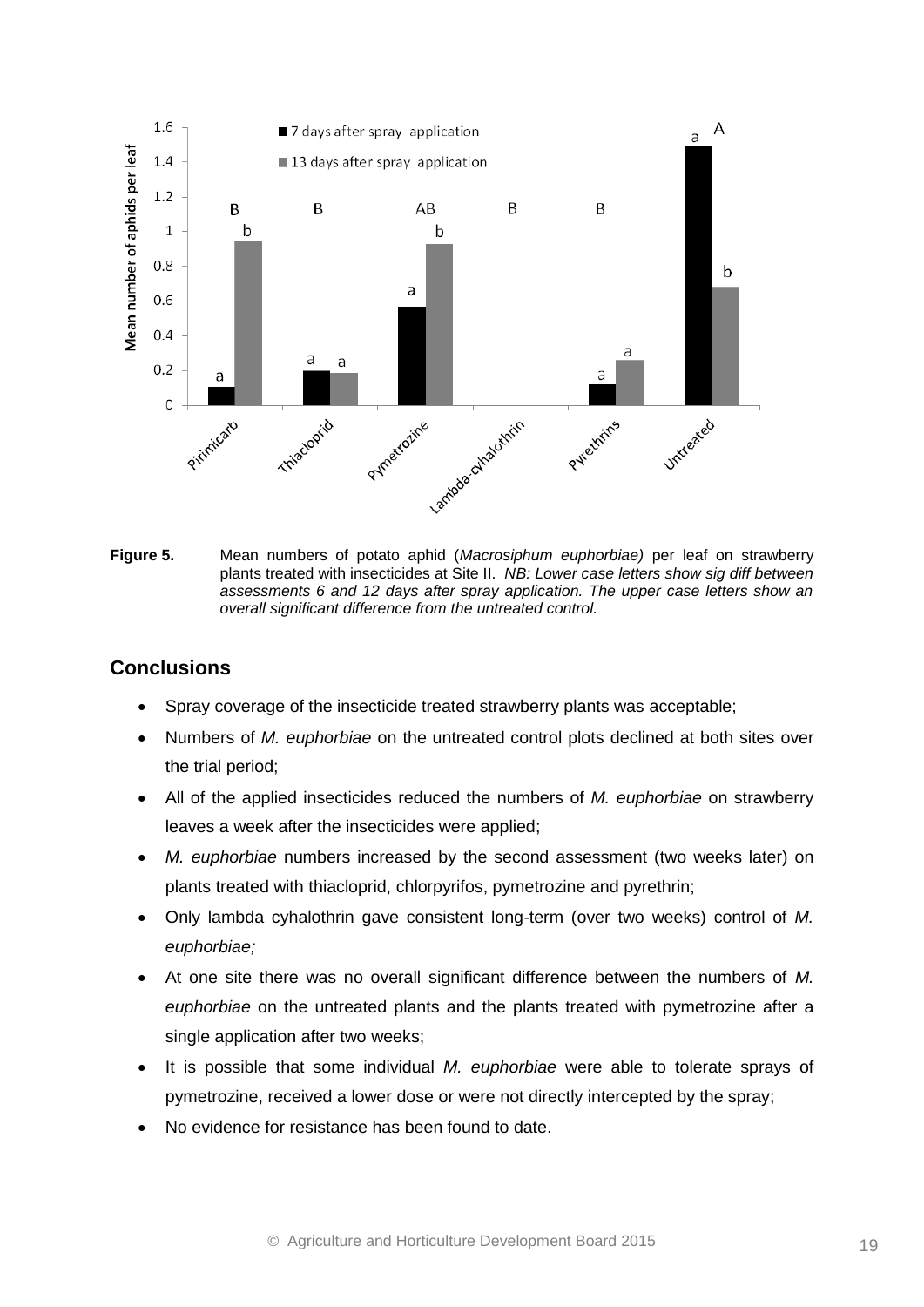#### **Future work**

The objective for Year 3 as set out in the original proposal is:

 Objective 3. Determine if control can be improved with the addition of adjuvants and/or two way mixes of insecticides.

#### **Acknowledgements**

We are grateful to the managers and owners of the two farms for allowing us to carry out these trials. We would also like to thank Jamie Stozka, Bethan Shaw, Maria Diez, Rebeca Conde-Ruiz, Maddie Cannon and Eduardo Jimenez for their help with treatment application and assessments.

#### **References**

Alford D.V., 1984. *A colour atlas of fruit pests*. Wolfe Publishing Ltd., London, 105.

- Fitzgerald J., 2004. Laboratory bioassays and field evaluation of insecticides for the control of *Anthonomus rubi, Lygus rugulipennis* and *Chaetosiphon fragaefolii*, and effects on beneficial species, in UK strawberry production. *Crop Protection*, 23, 801-809.
- Hagen K.S. & R. van den Bosch, 1968. Impact of pathogens, parasites, and predators on aphids. *Ann. Rev. Ent*. 13: 325-84.
- HortLINK Minimising pesticide residues in strawberry through integrated pest, disease and environmental crop management (2012). Project number: HL0191, SF94 Annual report, year 4 (issued 18 April 2012).
- Hughes R.D., 1963. Population Dynamics of the Cabbage Aphid, *Brevicoryne brassicae*. *J. Anim. Ecol*. 32:393-424.
- IRAG 2008. Guidelines for preventing and managing insecticide resistance in aphids on potatoes. Insecticide Resistance Action Group (IRAG-UK) April 2008
- IRAG 2012. Guidelines for controlling aphids in brassica crops and combating insecticide resistance in the peach-potato aphid, Myzus persicae. IRAG Guidelines for controlling aphids in brassica crops and combating insecticide resistance in the peach-potato aphid, Myzus persicae [JULY 2012]
- Irving R., Bennison J., Umpelby R., 2012. Biocontrol in soft fruit. AHDB Horticulture, A grower guide p.47.